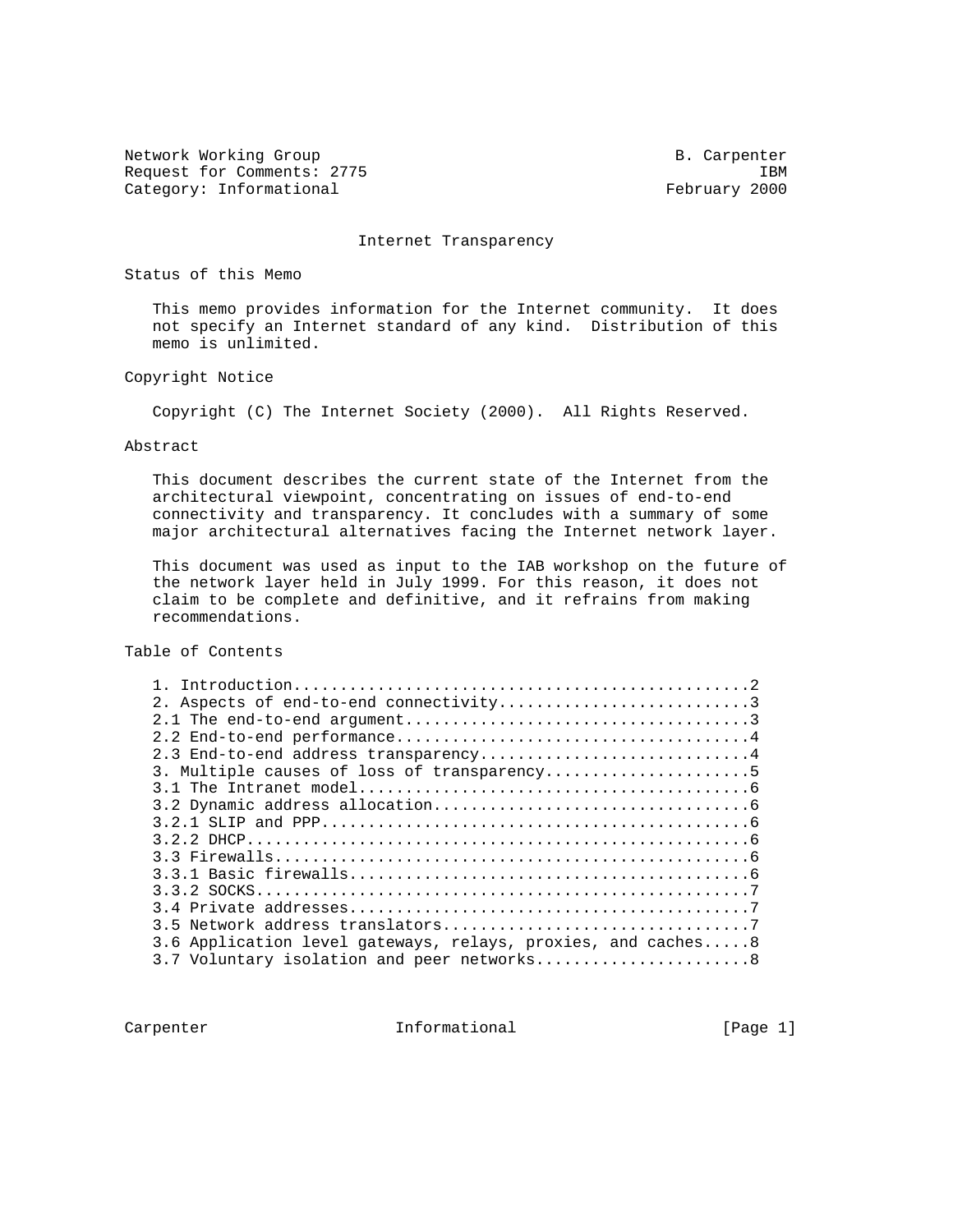| 5. Possible future directions11    |
|------------------------------------|
| 5.1 Successful migration to IPv611 |
|                                    |
|                                    |
|                                    |
| 5.3 Partial deployment of IPv613   |
|                                    |
|                                    |
|                                    |
|                                    |
|                                    |
|                                    |
|                                    |

## 1. Introduction

 "There's a freedom about the Internet: As long as we accept the rules of sending packets around, we can send packets containing anything to anywhere." [Berners-Lee]

 The Internet is experiencing growing pains which are often referred to as "the end-to-end problem". This document attempts to analyse those growing pains by reviewing the current state of the network layer, especially its progressive loss of transparency. For the purposes of this document, "transparency" refers to the original Internet concept of a single universal logical addressing scheme, and the mechanisms by which packets may flow from source to destination essentially unaltered.

 The causes of this loss of transparency are partly artefacts of parsimonious allocation of the limited address space available to IPv4, and partly the result of broader issues resulting from the widespread use of TCP/IP technology by businesses and consumers. For example, network address translation is an artefact, but Intranets are not.

 Thus the way forward must recognise the fundamental changes in the usage of TCP/IP that are driving current Internet growth. In one scenario, a complete migration to IPv6 potentially allows the restoration of global address transparency, but without removing firewalls and proxies from the picture. At the other extreme, a total failure of IPv6 leads to complete fragmentation of the network layer, with global connectivity depending on endless patchwork.

Carpenter **Informational** Informational [Page 2]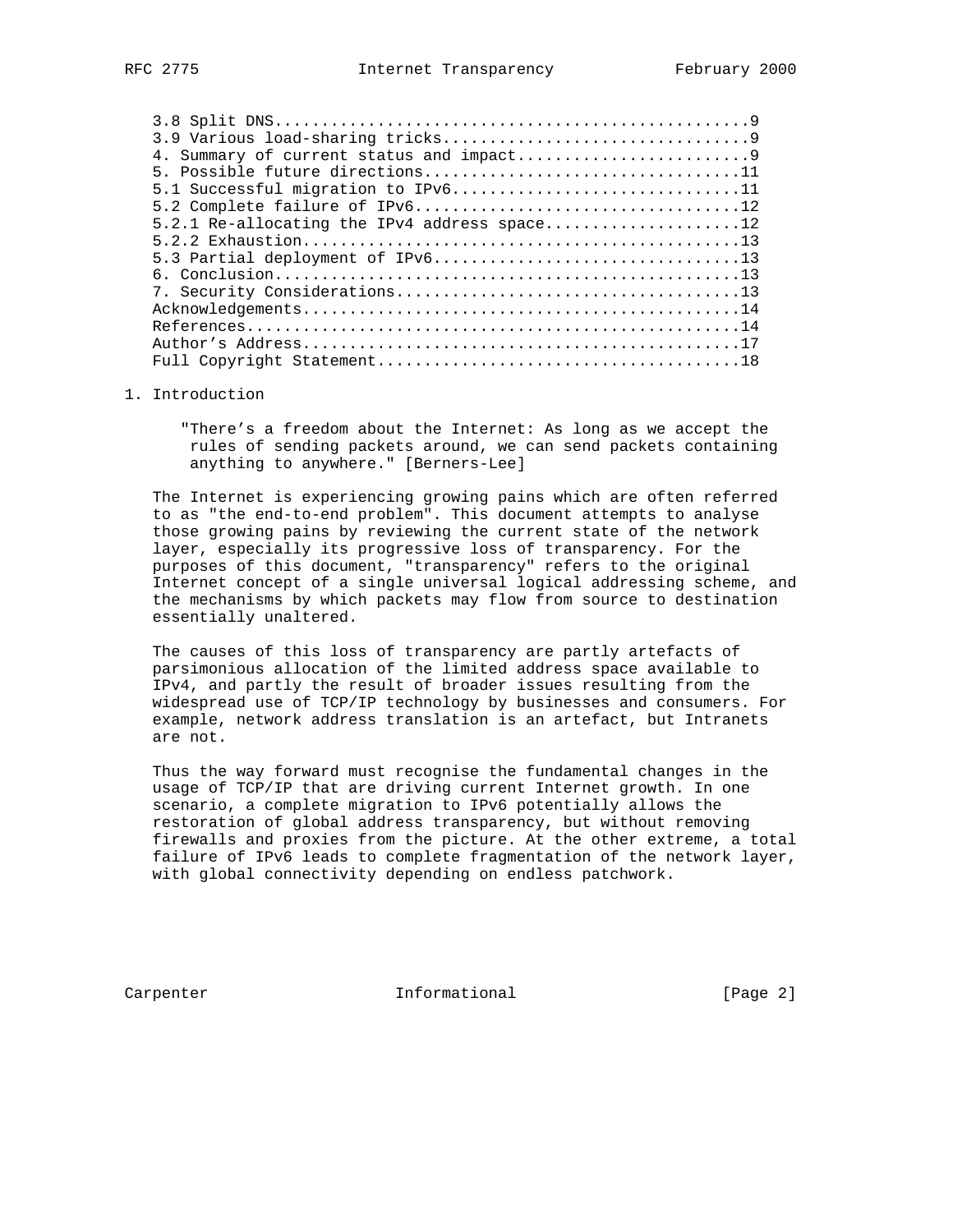This document does not discuss the routing implications of address space, nor the implications of quality of service management on router state, although both these matters interact with transparency to some extent. It also does not substantively discuss namespace issues.

2. Aspects of end-to-end connectivity

 The phrase "end to end", often abbreviated as "e2e", is widely used in architectural discussions of the Internet. For the purposes of this paper, we first present three distinct aspects of end-to endness.

2.1 The end-to-end argument

 This is an argument first described in [Saltzer] and reviewed in [RFC 1958], from which an extended quotation follows:

 "The basic argument is that, as a first principle, certain required end-to-end functions can only be performed correctly by the end-systems themselves. A specific case is that any network, however carefully designed, will be subject to failures of transmission at some statistically determined rate. The best way to cope with this is to accept it, and give responsibility for the integrity of communication to the end systems. Another specific case is end-to-end security.

 "To quote from [Saltzer], 'The function in question can completely and correctly be implemented only with the knowledge and help of the application standing at the endpoints of the communication system. Therefore, providing that questioned function as a feature of the communication system itself is not possible. (Sometimes an incomplete version of the function provided by the communication system may be useful as a performance enhancement.)'

 "This principle has important consequences if we require applications to survive partial network failures. An end-to-end protocol design should not rely on the maintenance of state (i.e. information about the state of the end-to-end communication) inside the network. Such state should be maintained only in the endpoints, in such a way that the state can only be destroyed when the endpoint itself breaks (known as fate-sharing). An immediate consequence of this is that datagrams are better than classical virtual circuits. The network's job is to transmit datagrams as efficiently and flexibly as possible. Everything else should be done at the fringes."

Carpenter 1nformational [Page 3]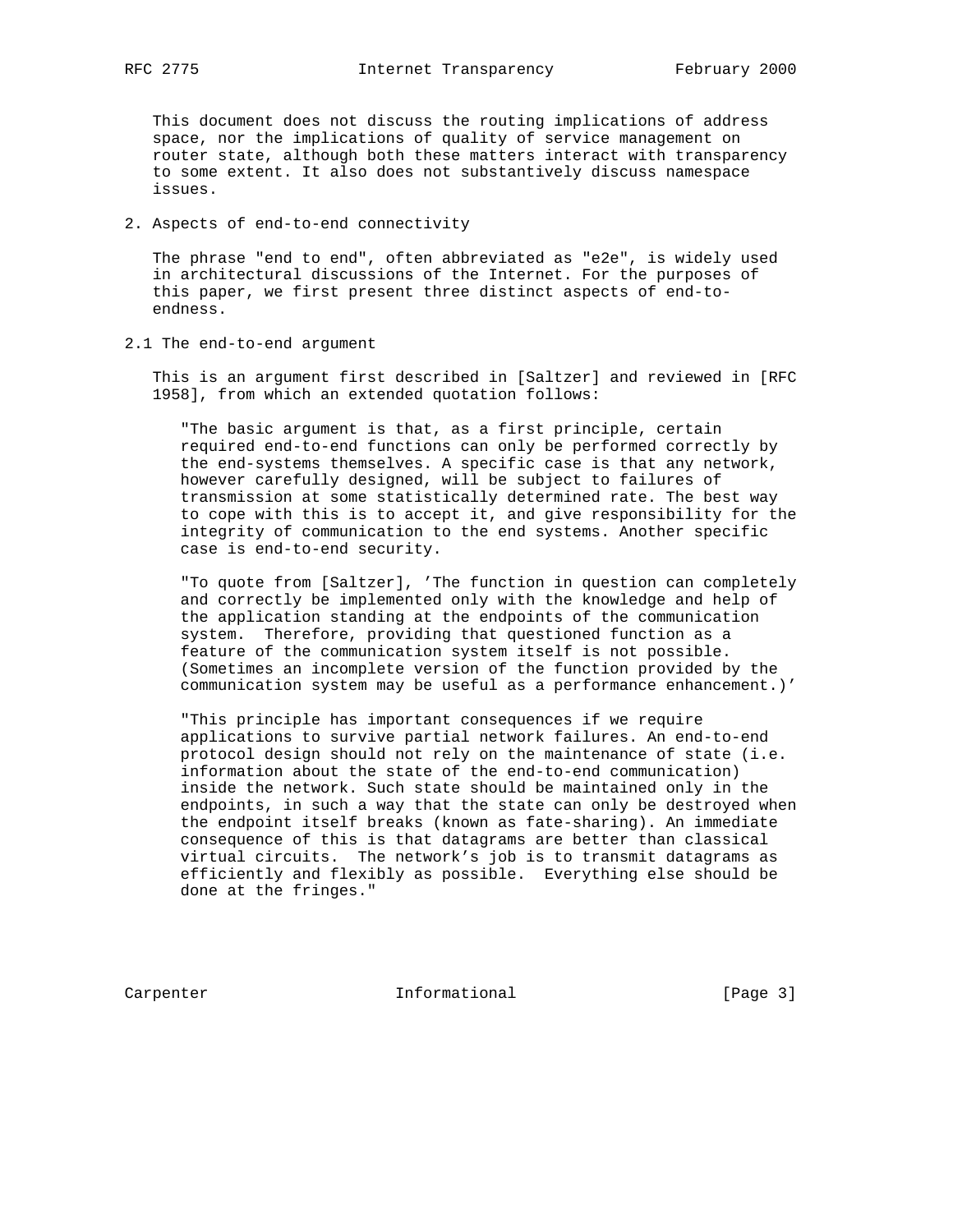Thus this first aspect of end-to-endness limits what the network is expected to do, and clarifies what the end-system is expected to do. The end-to-end argument underlies the rest of this document.

2.2 End-to-end performance

 Another aspect, in which the behaviour of the network and that of the end-systems interact in a complex way, is performance, in a generalised sense. This is not a primary focus of the present document, but it is mentioned briefly since it is often referred to when discussing end-to-end issues.

 Much work has been done over many years to improve and optimise the performance of TCP. Interestingly, this has led to comparatively minor changes to TCP itself; [STD 7] is still valid apart from minor additions [RFC 1323, RFC 2581, RFC 2018]. However a great deal of knowledge about good practice in TCP implementations has built up, and the queuing and discard mechanisms in routers have been fine tuned to improve system performance in congested conditions.

 Unfortunately all this experience in TCP performance does not help with transport protocols that do not exhibit TCP-like response to congestion [RFC 2309]. Also, the requirement for specified quality of service for different applications and/or customers has led to much new development, especially the Integrated Services [RFC 1633, RFC 2210] and Differentiated Services [RFC 2475] models. At the same time new transport-related protocols have appeared [RFC 1889, RFC 2326] or are in discussion in the IETF. It should also be noted that since the speed of light is not set by an IETF standard, our current notions of end-to-end performance will be largely irrelevant to interplanetary networking.

 Thus, despite the fact that performance and congestion issues for TCP are now quite well understood, the arrival of QOS mechanisms and of new transport protocols raise new questions about end-to-end performance, but these are not further discussed here.

2.3 End-to-end address transparency

 When the catenet concept (a network of networks) was first described by Cerf in 1978 [IEN 48] following an earlier suggestion by Pouzin in 1974 [CATENET], a clear assumption was that a single logical address space would cover the whole catenet (or Internet as we now know it). This applied not only to the early TCP/IP Internet, but also to the Xerox PUP design, the OSI connectionless network design, XNS, and numerous other proprietary network architectures.

Carpenter 10 Informational 100 Informational [Page 4]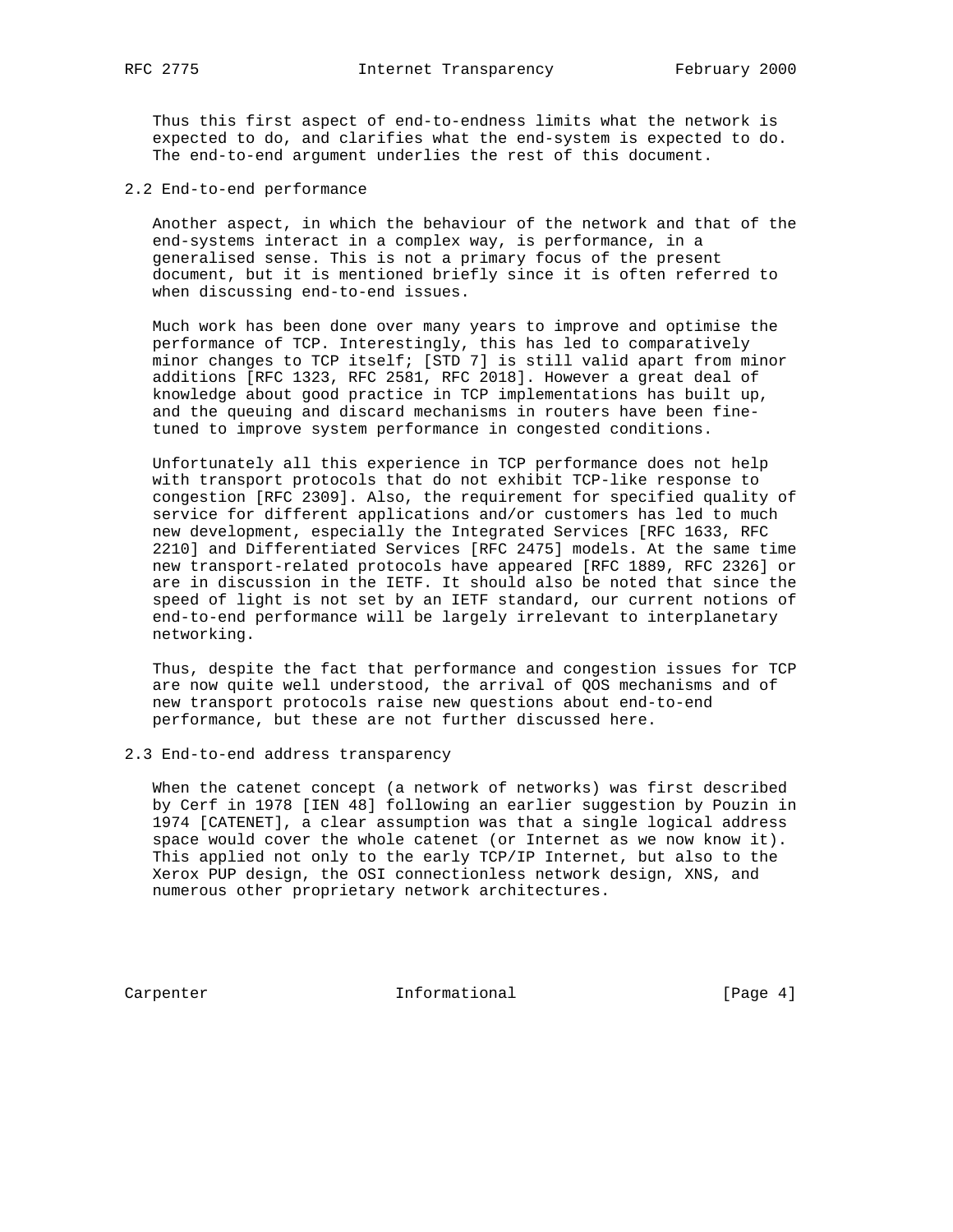This concept had two clear consequences - packets could flow essentially unaltered throughout the network, and their source and destination addresses could be used as unique labels for the end systems.

 The first of these consequences is not absolute. In practice changes can be made to packets in transit. Some of these are reversible at the destination (such as fragmentation and compression). Others may be irreversible (such as changing type of service bits or decrementing a hop limit), but do not seriously obstruct the end-to end principle of Section 2.1. However, any change made to a packet in transit that requires per-flow state information to be kept at an intermediate point would violate the fate-sharing aspect of the end to-end principle.

 The second consequence, using addresses as unique labels, was in a sense a side-effect of the catenet concept. However, it was a side effect that came to be highly significant. The uniqueness and durability of addresses have been exploited in many ways, in particular by incorporating them in transport identifiers. Thus they have been built into transport checksums, cryptographic signatures, Web documents, and proprietary software licence servers. [RFC 2101] explores this topic in some detail. Its main conclusion is that IPv4 addresses can no longer be assumed to be either globally unique or invariant, and any protocol or applications design that assumes these properties will fail unpredictably. Work in the IAB and the NAT working group [NAT-ARCH] has analysed the impact of one specific cause of non-uniqueness and non-invariance, i.e., network address translators. Again the conclusion is that many applications will fail, unless they are specifically adapted to avoid the assumption of address transparency. One form of adaptation is the insertion of some form of application level gateway, and another form is for the NAT to modify payloads on the fly, but in either case the adaptation is application-specific.

 Non-transparency of addresses is part of a more general phenomenon. We have to recognise that the Internet has lost end-to-end transparency, and this requires further analysis.

3. Multiple causes of loss of transparency

 This section describes various recent inventions that have led to the loss of end-to-end transparency in the Internet.

Carpenter 11 Informational 11 [Page 5]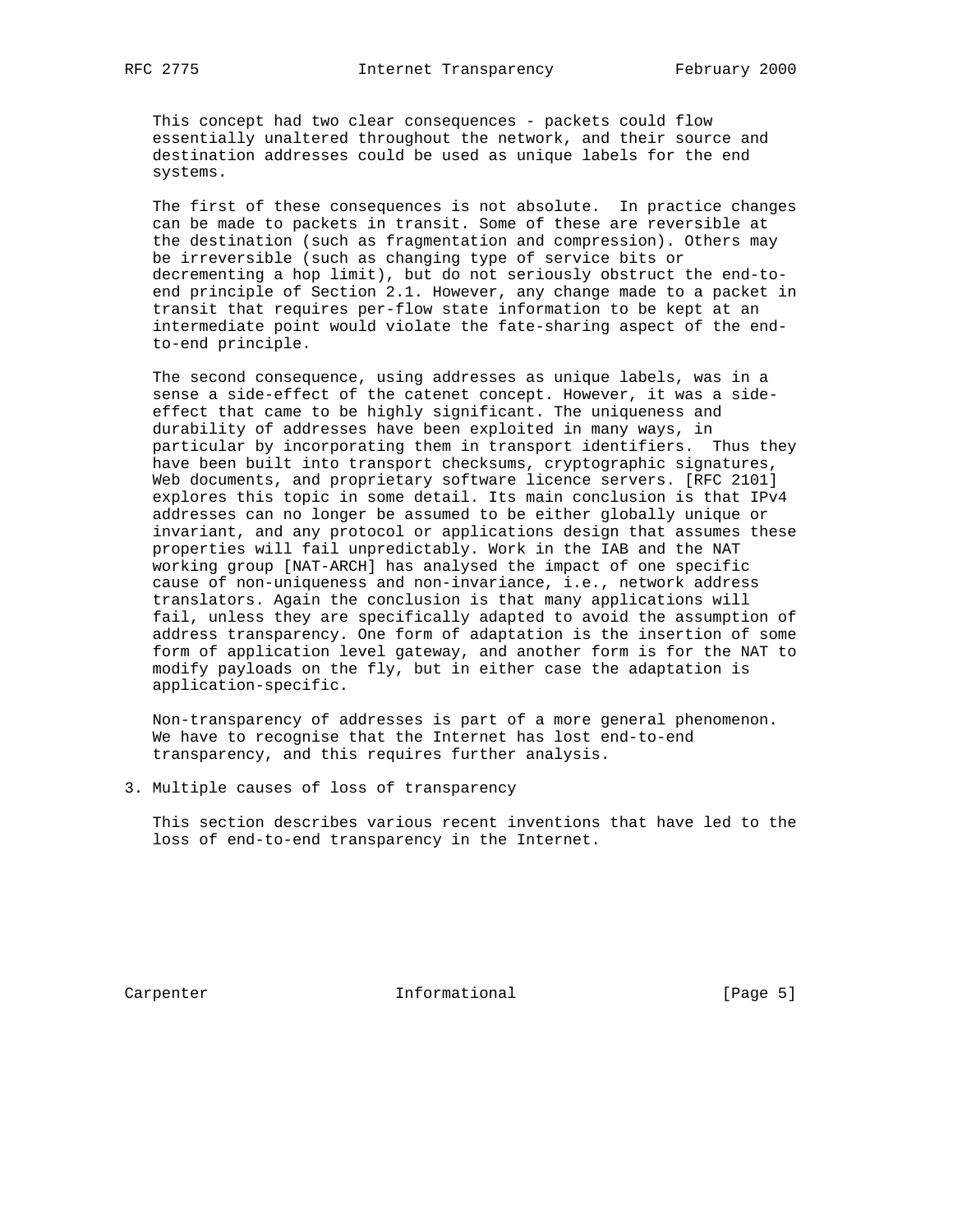# 3.1 The Intranet model

 Underlying a number of the specific developments mentioned below is the concept of an "Intranet", loosely defined as a private corporate network using TCP/IP technology, and connected to the Internet at large in a carefully controlled manner. The Intranet is presumed to be used by corporate employees for business purposes, and to interconnect hosts that carry sensitive or confidential information. It is also held to a higher standard of operational availability than the Internet at large. Its usage can be monitored and controlled, and its resources can be better planned and tuned than those of the public network. These arguments of security and resource management have ensured the dominance of the Intranet model in most corporations and campuses.

 The emergence of the Intranet model has had a profound effect on the notion of application transparency. Many corporate network managers feel it is for them alone to determine which applications can traverse the Internet/Intranet boundary. In this world view, address transparency may seem to be an unimportant consideration.

## 3.2 Dynamic address allocation

## 3.2.1 SLIP and PPP

 It is to be noted that with the advent of vast numbers of dial-up Internet users, whose addresses are allocated at dial-up time, and whose traffic may be tunneled back to their home ISP, the actual IP addresses of such users are purely transient. During their period of validity they can be relied on end-to-end, but they must be forgotten at the end of every session. In particular they can have no permanent association with the domain name of the host borrowing them.

### 3.2.2 DHCP

 Similarly, LAN-based users of the Internet today frequently use DHCP to acquire a new address at system restart, so here again the actual value of the address is potentially transient and must not be stored between sessions.

# 3.3 Firewalls

## 3.3.1 Basic firewalls

 Intranet managers have a major concern about security: unauthorised traffic must be kept out of the Intranet at all costs. This concern led directly to the firewall concept (a system that intercepts all traffic between the Internet and the Intranet, and only lets through

Carpenter 10 Informational 10 [Page 6]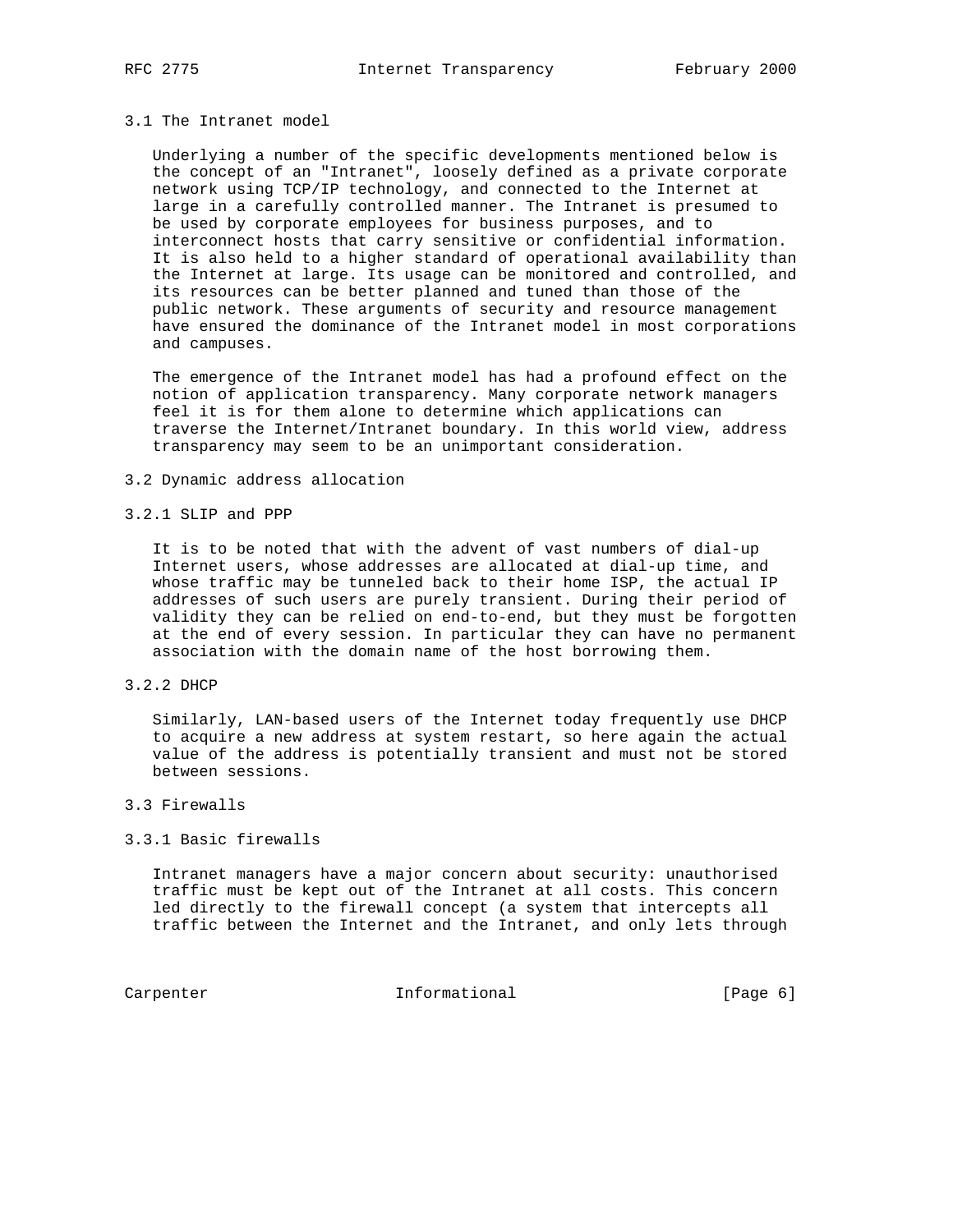RFC 2775 **Internet Transparency** February 2000

 selected traffic, usually belonging to a very limited set of applications). Firewalls, by their nature, fundamentally limit transparency.

# 3.3.2 SOCKS

 A footnote to the effect of firewalls is the SOCKS mechanism [RFC 1928] by which untrusted applications such as telnet and ftp can punch through a firewall. SOCKS requires a shim library in the Intranet client, and a server in the firewall which is essentially an application level relay. As a result, the remote server does not see the real client; it believes that the firewall is the client.

## 3.4 Private addresses

 When the threat of IPv4 address exhaustion first arose, and in some cases user sites were known to be "pirating" addresses for private use, a set of official private addresses were hurriedly allocated [RFC 1597] and later more carefully defined [BCP 5]. The legitimate existence of such an address allocation proved to very appealing, so Intranets with large numbers of non-global addresses came into existence. Unfortunately, such addresses by their nature cannot be used for communication across the public Internet; without special measures, hosts using private addresses are cut off from the world.

 Note that private address space is sometimes asserted to be a security feature, based on the notion that outside knowledge of internal addresses might help intruders. This is a false argument, since it is trivial to hide addresses by suitable access control lists, even if they are globally unique - indeed that is a basic feature of a filtering router, the simplest form of firewall. A system with a hidden address is just as private as a system with a private address. There is of course no possible point in hiding the addresses of servers to which outside access is required.

 It is also worth noting that the IPv6 equivalent of private addresses, i.e. site-local addresses, have similar characteristics to BCP 5 addresses, but their use will not be forced by a lack of globally unique IPv6 addresses.

## 3.5 Network address translators

 Network address translators (NATs) are an almost inevitable consequence of the existence of Intranets using private addresses yet needing to communicate with the Internet at large. Their architectural implications are discussed at length in [NAT-ARCH], the fundamental point being that address translation on the fly destroys end-to-end address transparency and breaks any middleware or

Carpenter 10 Informational 100 Informational [Page 7]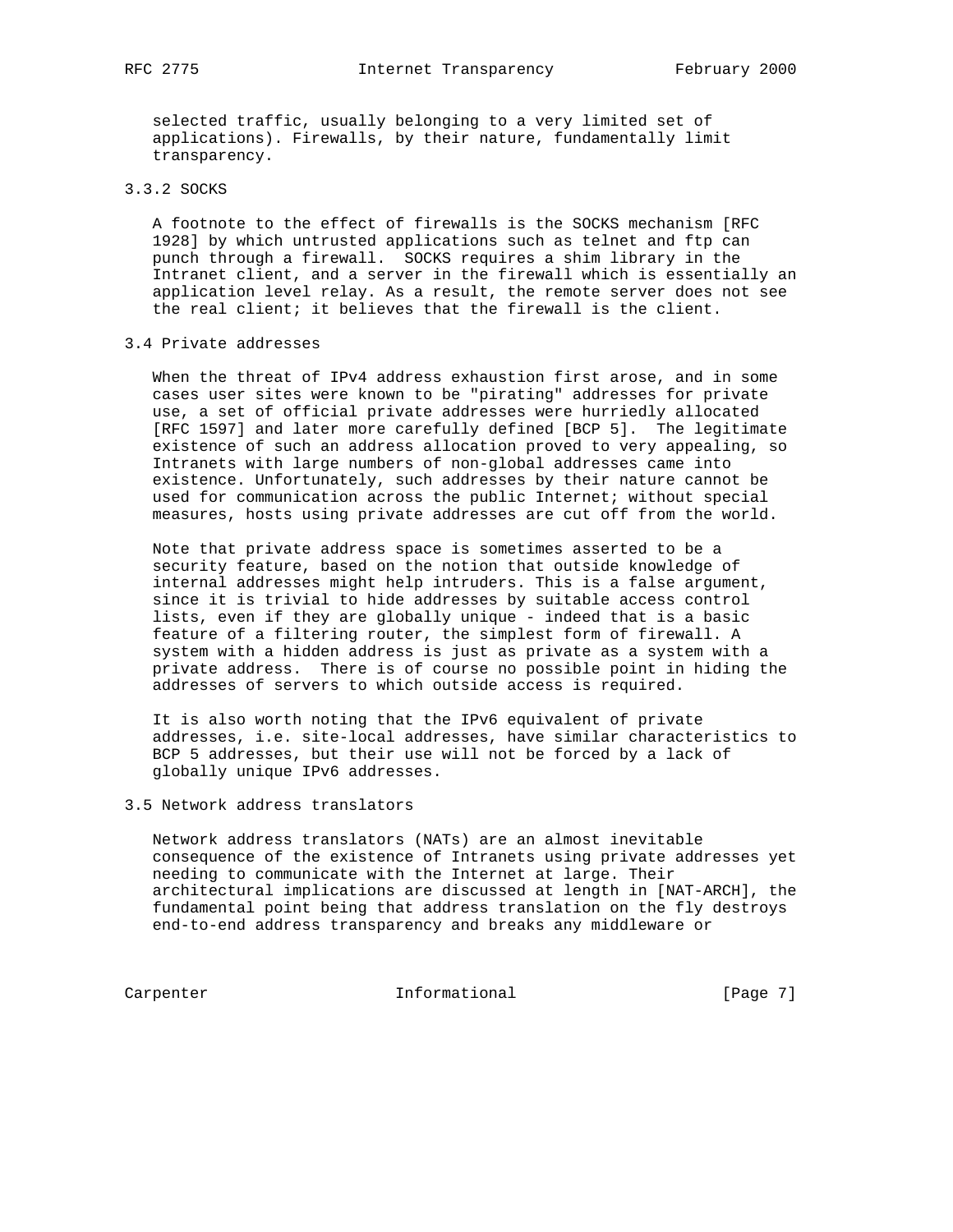applications that depend on it. Numerous protocols, for example H.323, carry IP addresses at application level and fail to traverse a simple NAT box correctly. If the full range of Internet applications is to be used, NATs have to be coupled with application level gateways (ALGs) or proxies. Furthermore, the ALG or proxy must be updated whenever a new address-dependent application comes along. In practice, NAT functionality is built into many firewall products, and all useful NATs have associated ALGs, so it is difficult to disentangle their various impacts.

3.6 Application level gateways, relays, proxies, and caches

 It is reasonable to position application level gateways, relays, proxies, and caches at certain critical topological points, especially the Intranet/Internet boundary. For example, if an Intranet does not use SMTP as its mail protocol, an SMTP gateway is needed. Even in the normal case, an SMTP relay is common, and can perform useful mail routing functions, spam filtering, etc. (It may be observed that spam filtering is in some ways a firewall function, but the store-and-forward nature of electronic mail and the availability of MX records allow it to be a distinct and separate function.)

 Similarly, for a protocol such as HTTP with a well-defined voluntary proxy mechanism, application proxies also serving as caches are very useful. Although these devices interfere with transparency, they do so in a precise way, correctly terminating network, transport and application protocols on both sides. They can however exhibit some shortfalls in ease of configuration and failover.

 However, there appear to be cases of "involuntary" applications level devices such as proxies that grab and modify HTTP traffic without using the appropriate mechanisms, sometimes known as "transparent caches", or mail relays that purport to remove undesirable words. These devices are by definition not transparent, and may have totally unforeseeable side effects. (A possible conclusion is that even for non-store-and-forward protocols, a generic diversion mechanism analogous to the MX record would be of benefit. The SRV record [RFC 2052] is a step in this direction.)

3.7 Voluntary isolation and peer networks

 There are communities that think of themselves as being so different that they require isolation via an explicit proxy, and even by using proprietary protocols and addressing schemes within their network. An example is the WAP Forum which targets very small phone-like devices with some capabilities for Internet connectivity. However, it's not

Carpenter Informational [Page 8]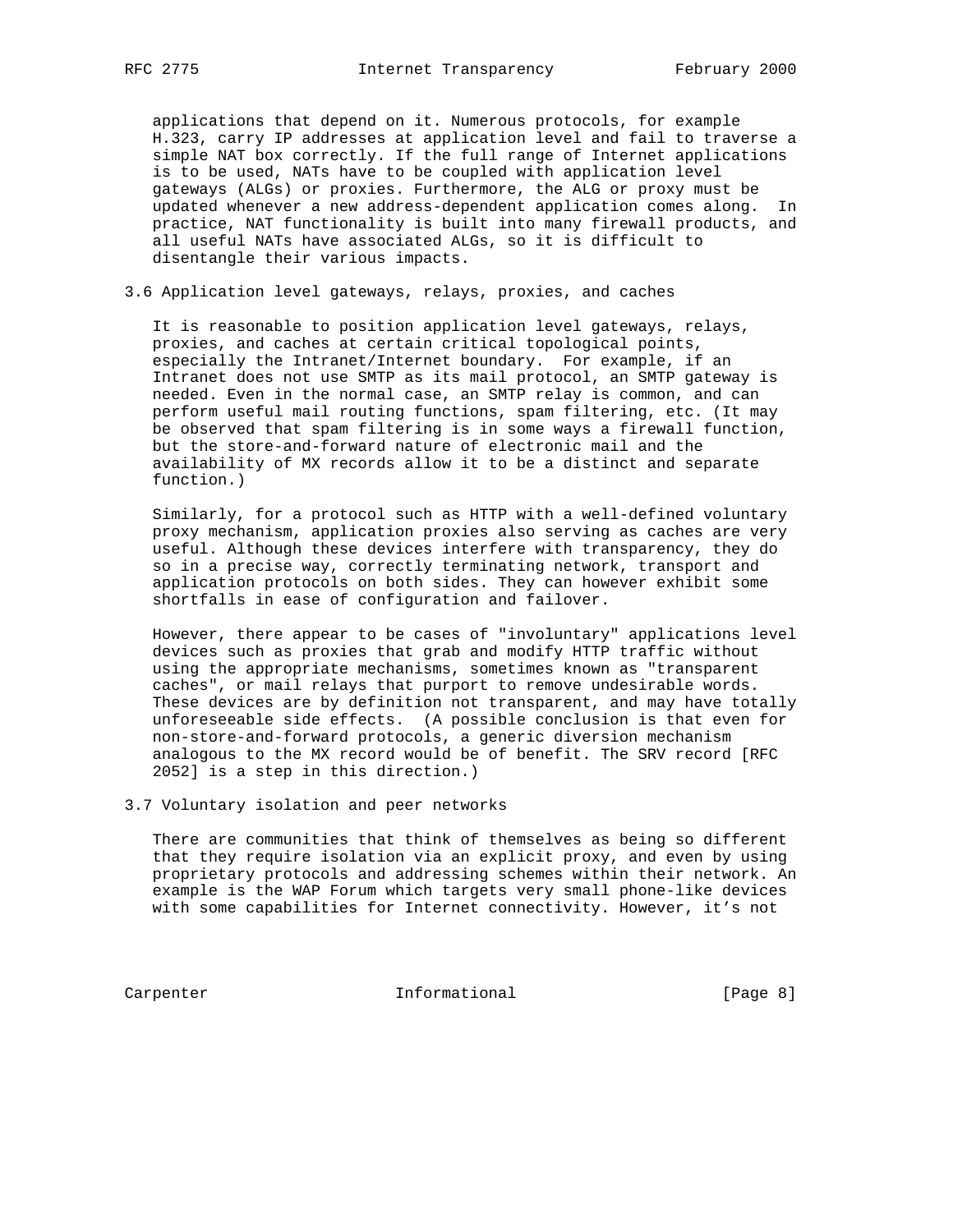the Internet they're connecting directly to. They have to go through a proxy. This could potentially mean that millions of devices will never know the benefits of end-to-end connectivity to the Internet.

 A similar effect arises when applications such as telephony span both an IP network and a peer network layer using a different technology. Although the application may work end-to-end, there is no possibility of end-to-end packet transmission.

3.8 Split DNS

 Another consequence of the Intranet/Internet split is "split DNS" or "two faced DNS", where a corporate network serves up partly or completely different DNS inside and outside its firewall. There are many possible variants on this; the basic point is that the correspondence between a given FQDN (fully qualified domain name) and a given IPv4 address is no longer universal and stable over long periods.

3.9 Various load-sharing tricks

 IPv4 was not designed to support anycast [RFC 1546], so there is no natural approach to load-sharing when one server cannot do the job. Various tricks have been used to resolve this (multicast to find a free server, the DNS returns different addresses for the same FQDN in a round-robin, a router actually routes packets sent to the same address automatically to different servers, etc.). While these tricks are not particularly harmful in the overall picture, they can be implemented in such a way as to interfere with name or address transparency.

4. Summary of current status and impact

 It is impossible to estimate with any numerical reliability how widely the above inventions have been deployed. Since many of them preserve the illusion of transparency while actually interfering with it, they are extremely difficult to measure.

 However it is certain that all the mechanisms just described are in very widespread use; they are not a marginal phenomenon. In corporate networks, many of them are the norm. Some of them (firewalls, relays, proxies and caches) clearly have intrinsic value given the Intranet concept. The others are largely artefacts and pragmatic responses to various pressures in the operational Internet, and they must be costing the industry very dearly in constant administration and complex fault diagnosis.

Carpenter 1nformational [Page 9]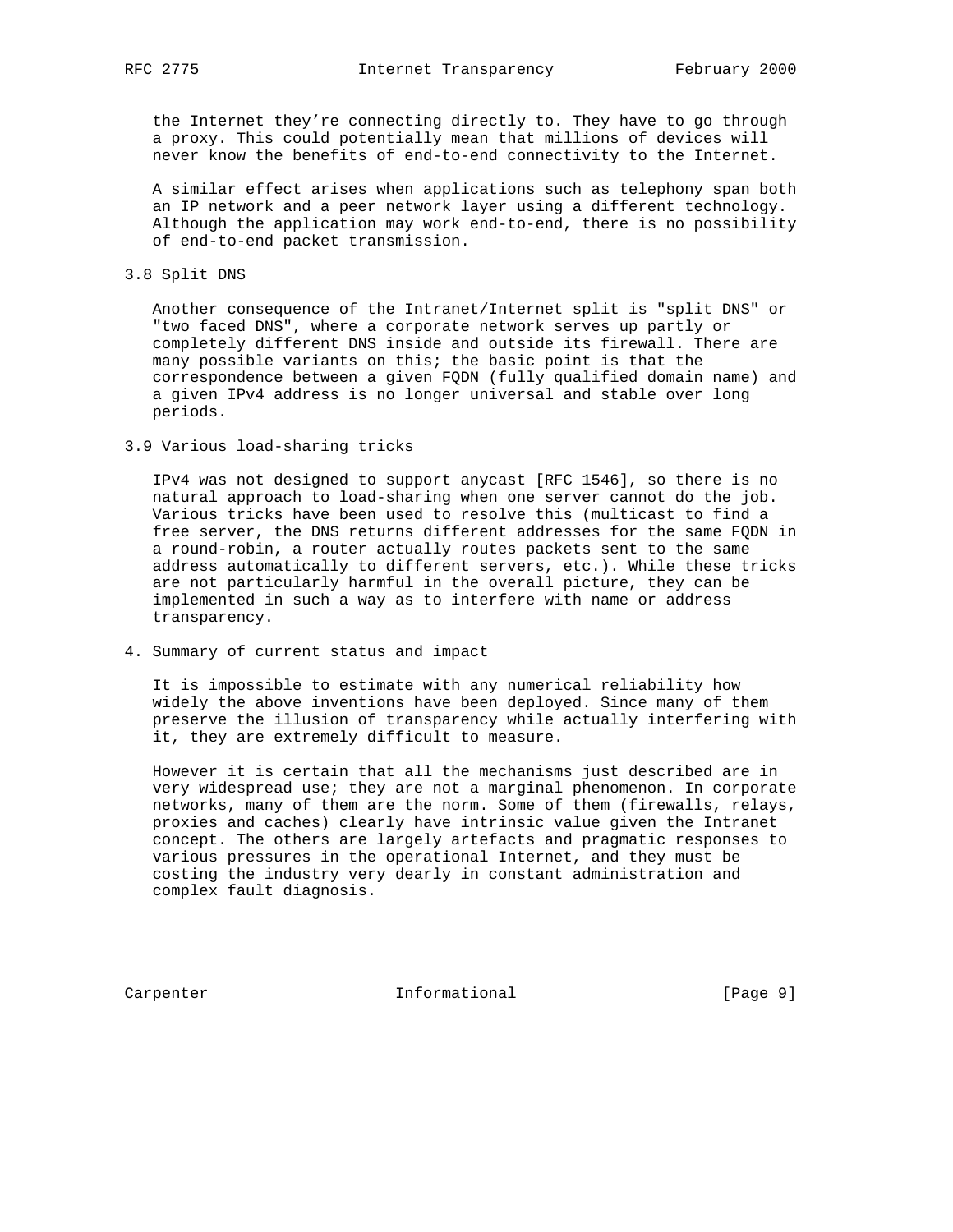In particular, the decline of transparency is having a severe effect on deployment of end-to-end IP security. The Internet security model [SECMECH] calls for security at several levels (roughly, network, applications, and object levels). The current network level security model [RFC 2401] was constructed prior to the recognition that end to-end address transparency was under severe threat. Although alternative proposals have begun to emerge [HIP] the current reality is that IPSEC cannot be deployed end-to-end in the general case. Tunnel-mode IPSEC can be deployed between corporate gateways or firewalls. Transport-mode IPSEC can be deployed within a corporate network in some cases, but it cannot span from Intranet to Internet and back to another Intranet if there is any chance of a NAT along the way.

 Indeed, NAT breaks other security mechanisms as well, such as DNSSEC and Kerberos, since they rely on address values.

 The loss of transparency brought about by private addresses and NATs affects many applications protocols to a greater or lesser extent. This is explored in detail in [NAT-PROT]. A more subtle effect is that the prevalence of dynamic addresses (from DHCP, SLIP and PPP) has fed upon the trend towards client/server computing. Today it is largely true that servers have fixed addresses, clients have dynamic addresses, and servers can in no way assume that a client's IP address identifies the client. On the other hand, clients rely on servers having stable addresses since a DNS lookup is the only generally deployed mechanism by which a client can find a server and solicit service. In this environment, there is little scope for true peer-to-peer applications protocols, and no easy solution for mobile servers. Indeed, the very limited demand for Mobile IP might be partly attributed to the market dominance of client/server applications in which the client's address is of transient significance. We also see a trend towards single points of failure such as media gateways, again resulting from the difficulty of implementing peer-to-peer solutions directly between clients with no fixed address.

 The notion that servers can use precious globally unique addresses from a small pool, because there will always be fewer servers than clients, may become anachronistic when most electrical devices become network-manageable and thus become servers for a management protocol. Similarly, if every PC becomes a telephone (or the converse), capable of receiving unsolicited incoming calls, the lack of stable IP addresses for PCs will be an issue. Another impending paradigm shift is when domestic and small-office subscribers move from dial-up to always-on Internet connectivity, at which point transient address assignment from a pool becomes much less appropriate.

Carpenter Informational [Page 10]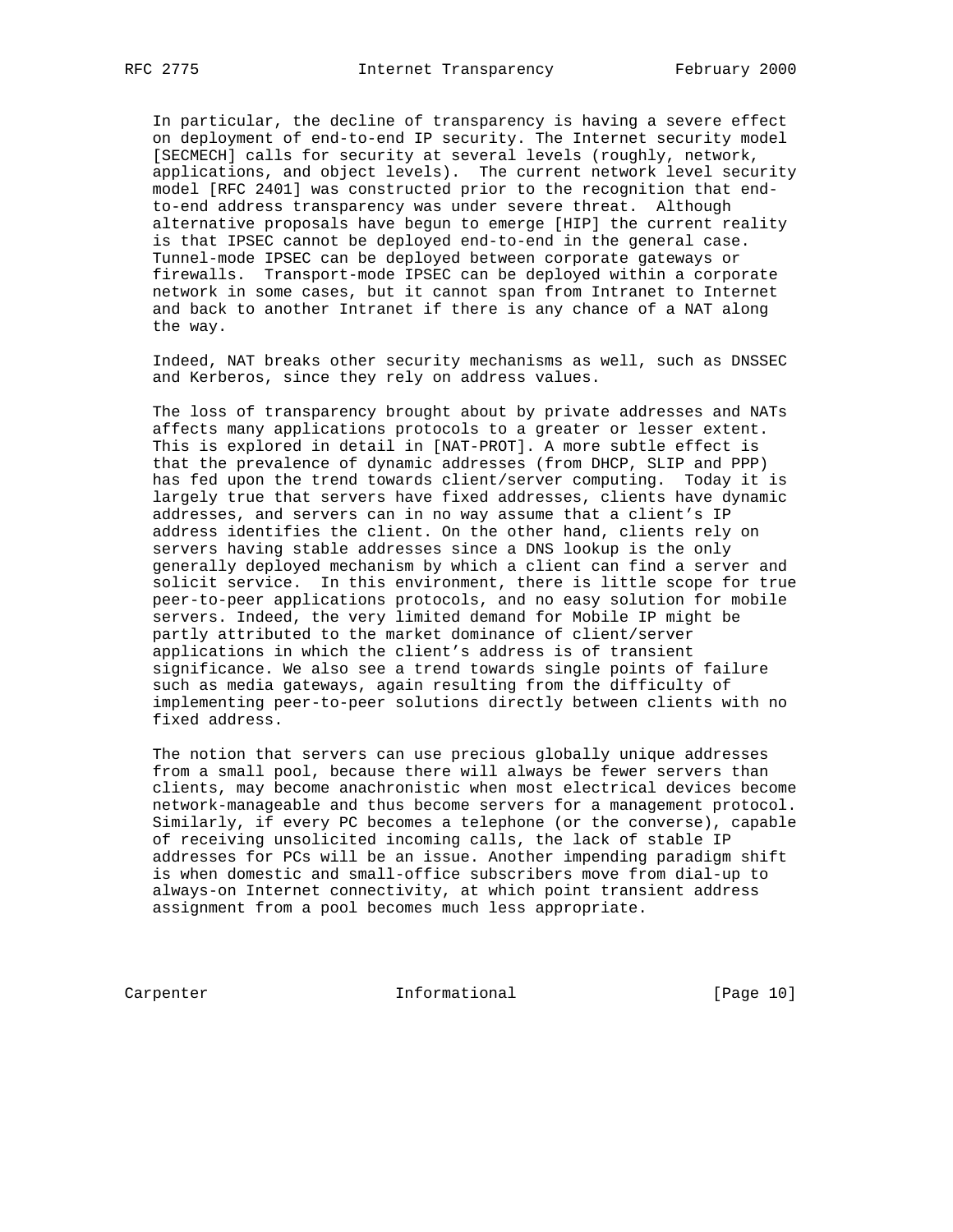Many of the inventions described in the previous section lead to the datagram traffic between two hosts being directly or indirectly mediated by at least one other host. For example a client may depend on a DHCP server, a server may depend on a NAT, and any host may depend on a firewall. This violates the fate-sharing principle of [Saltzer] and introduces single points of failure. Worse, most of these points of failure require configuration data, yet another source of operational risk. The original notion that datagrams would find their way around failures, especially around failed routers, has been lost; indeed the overloading of border routers with additional functions has turned them into critical rather than redundant components, even for multihomed sites.

 The loss of address transparency has other negative effects. For example, large scale servers may use heuristics or even formal policies that assign different priorities to service for different clients, based on their addresses. As addresses lose their global meaning, this mechanism will fail. Similarly, any anti-spam or anti spoofing techniques that rely on reverse DNS lookup of address values can be confused by translated addresses. (Uncoordinated renumbering can have similar disadvantages.)

 The above issues are not academic. They add up to complexity in applications design, complexity in network configuration, complexity in security mechanisms, and complexity in network management. Specifically, they make fault diagnosis much harder, and by introducing more single points of failure, they make faults more likely to occur.

- 5. Possible future directions
- 5.1 Successful migration to IPv6

 In this scenario, IPv6 becomes fully implemented on all hosts and routers, including the adaptation of middleware, applications, and management systems. Since the address space then becomes big enough for all conceivable needs, address transparency can be restored. Transport-mode IPSEC can in principle deploy, given adequate security policy tools and a key infrastructure. However, it is widely believed that the Intranet/firewall model will certainly persist.

 Note that it is a basic assumption of IPv6 that no artificial constraints will be placed on the supply of addresses, given that there are so many of them. Current practices by which some ISPs strongly limit the number of IPv4 addresses per client will have no reason to exist for IPv6. (However, addresses will still be assigned prudently, according to guidelines designed to favour hierarchical routing.)

Carpenter 11 Informational [Page 11]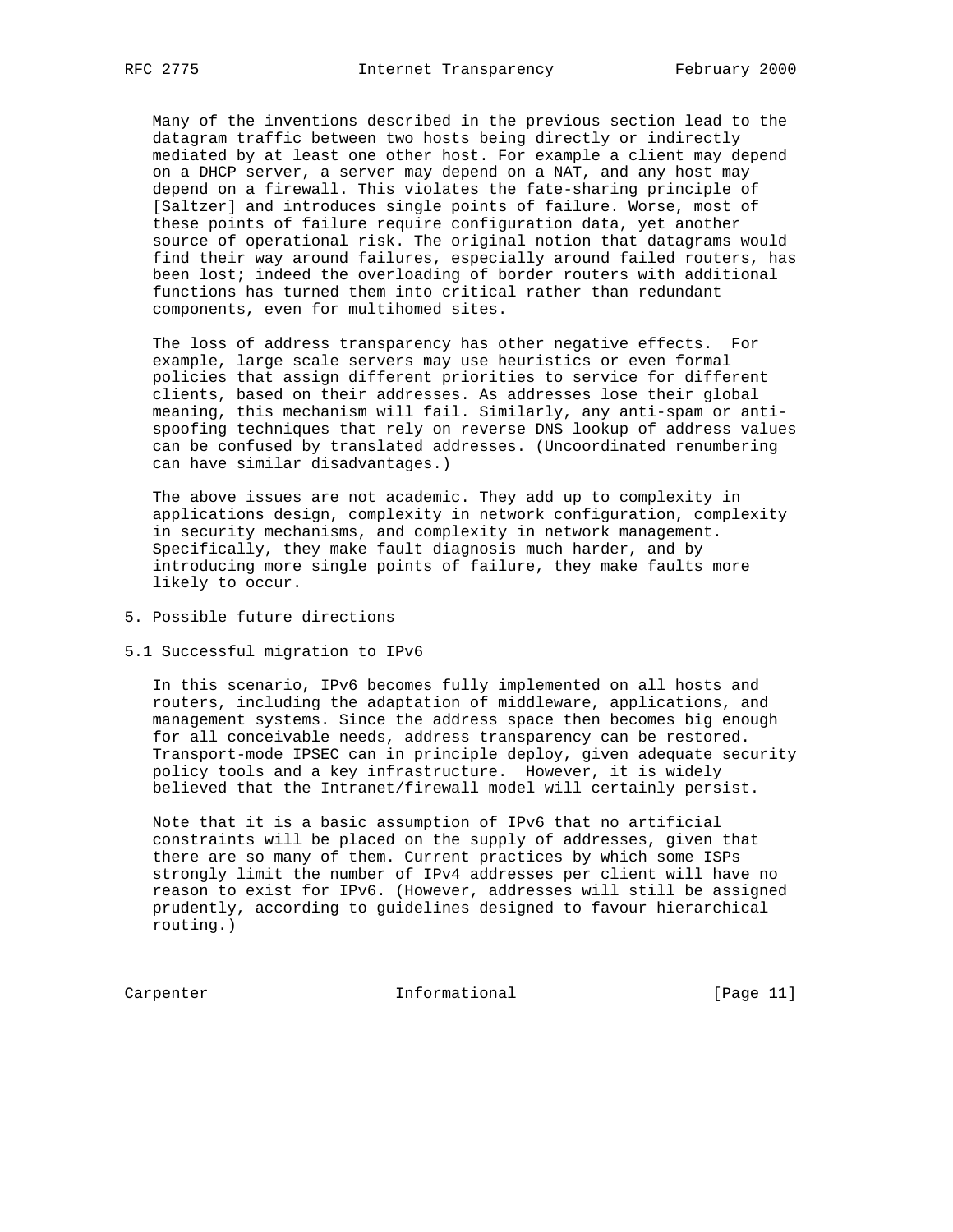Clearly this is in any case a very long term scenario, since it assumes that IPv4 has declined to the point where IPv6 is required for universal connectivity. Thus, a viable version of Scenario 5.3 is a prerequisite for Scenario 5.1.

5.2 Complete failure of IPv6

 In this scenario, IPv6 fails to reach any significant level of operational deployment, IPv4 addressing is the only available mechanism, and address transparency cannot be restored. IPSEC cannot be deployed globally in its current form. In the very long term, the pool of globally unique IPv4 addresses will be nearly totally allocated, and new addresses will generally not be available for any purpose.

 It is unclear exactly what is likely to happen if the Internet continues to rely exclusively on IPv4, because in that eventuality a variety of schemes are likely to promulgated, with a view toward providing an acceptable evolutionary path for the network. However, we can examine two of the more simplistic sub-scenarios which are possible, while realising that the future would be unlikely to match either one exactly:

5.2.1 Re-allocating the IPv4 address space

 Suppose that a mechanism is created to continuously recover and re allocate IPv4 addresses. A single global address space is maintained, with all sites progressively moving to an Intranet private address model, with global addresses being assigned temporarily from a pool of several billion.

- 5.2.1.1 A sub-sub-scenario of this is generalised use of NAT and NAPT (NAT with port number translation). This has the disadvantage that the host is unaware of the unique address being used for its traffic, being aware only of its ambiguous private address, with all the problems that this generates. See [NAT-ARCH].
- 5.2.1.2 Another sub-sub-scenario is the use of realm-specific IP addressing implemented at the host rather than by a NAT box. See [RSIP]. In this case the host is aware of its unique address, allowing for substantial restoration of the end-to end usefulness of addresses, e.g. for TCP or cryptographic checksums.

Carpenter Informational [Page 12]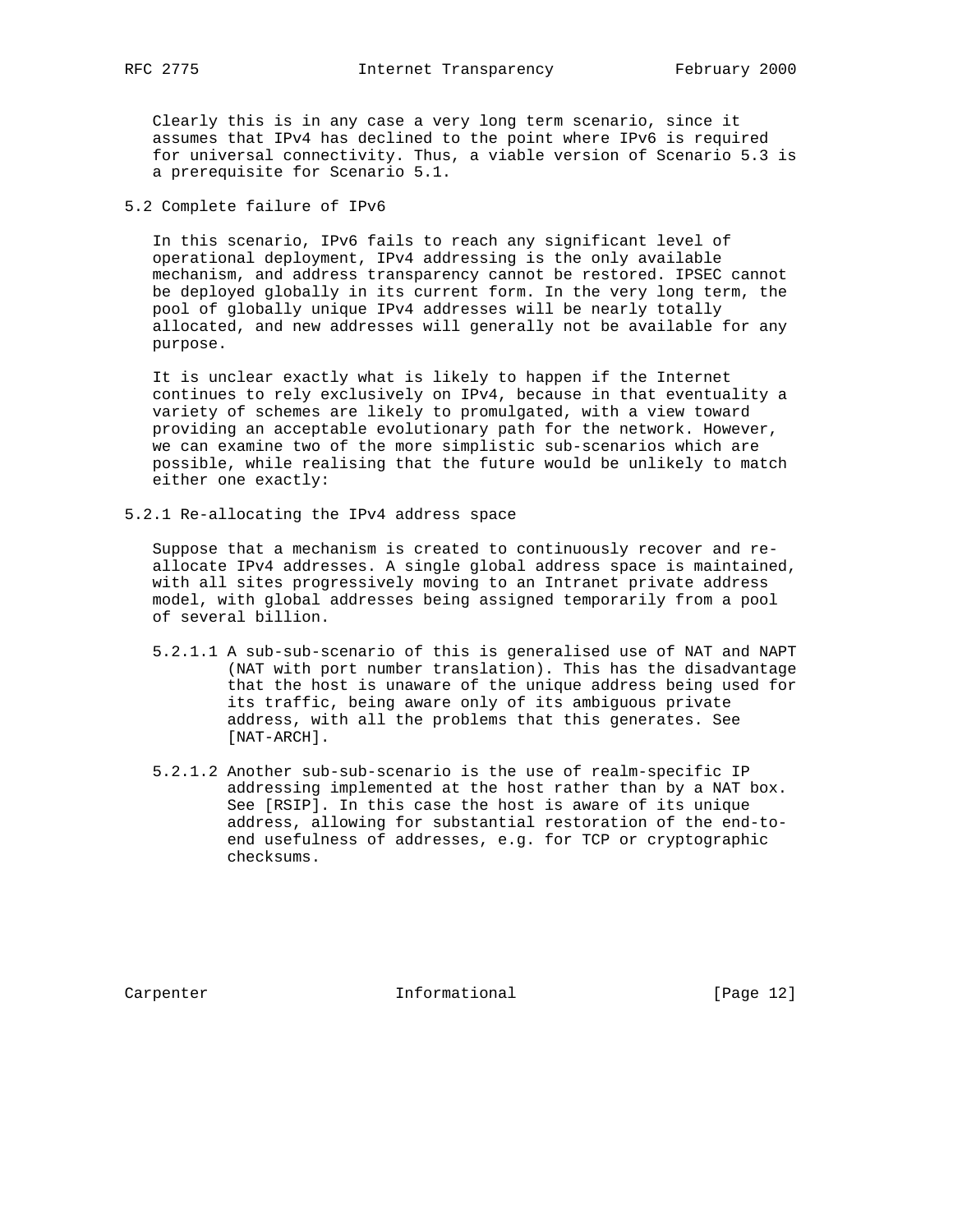5.2.1.3 A final sub-sub-scenario is the "map and encapsulate" model in which address translation is replaced by systematic encapsulation of all packets for wide-area transport. This model has never been fully developed, although it is completely compatible with end-to-end addressing.

## 5.2.2 Exhaustion

 Suppose that no mechanism is created to recover addresses (except perhaps black or open market trading). Sites with large address blocks keep them. All the scenarios of 5.2.1 appear but are insufficient. Eventually the global address space is no longer adequate. This is a nightmare scenario - NATs appear within the "global" address space, for example at ISP-ISP boundaries. It is unclear how a global routing system and a global DNS system can be maintained; the Internet is permanently fragmented.

5.3 Partial deployment of IPv6

 In this scenario, IPv6 is completely implemented but only deploys in certain segments of the network (e.g. in certain countries, or in certain areas of application such as mobile hand-held devices). Instead of being transitional in nature, some of the IPv6 transition techniques become permanent features of the landscape. Sometimes addresses are 32 bits, sometimes they are 128 bits. DNS lookups may return either or both. In the 32 bit world, the scenarios 5.2.1 and 5.2.2 may occur. IPSEC can only deploy partially.

6. Conclusion

 None of the above scenarios is clean, simple and straightforward. Although the pure IPv6 scenario is the cleanest and simplest, it is not straightforward to reach it. The various scenarios without use of IPv6 are all messy and ultimately seem to lead to dead ends of one kind or another. Partial deployment of IPv6, which is a required step on the road to full deployment, is also messy but avoids the dead ends.

7. Security Considerations

 The loss of transparency is both a bug and a feature from the security viewpoint. To the extent that it prevents the end-to-end deployment of IPSEC, it damages security and creates vulnerabilities. For example, if a standard NAT box is in the path, then the best that can be done is to decrypt and re-encrypt IP traffic in the NAT. The traffic will therefore be momentarily in clear text and potentially vulnerable. Furthermore, the NAT will possess many keys and will be a prime target of attack. In environments where this is unacceptable,

Carpenter 1111 Informational 1111 [Page 13]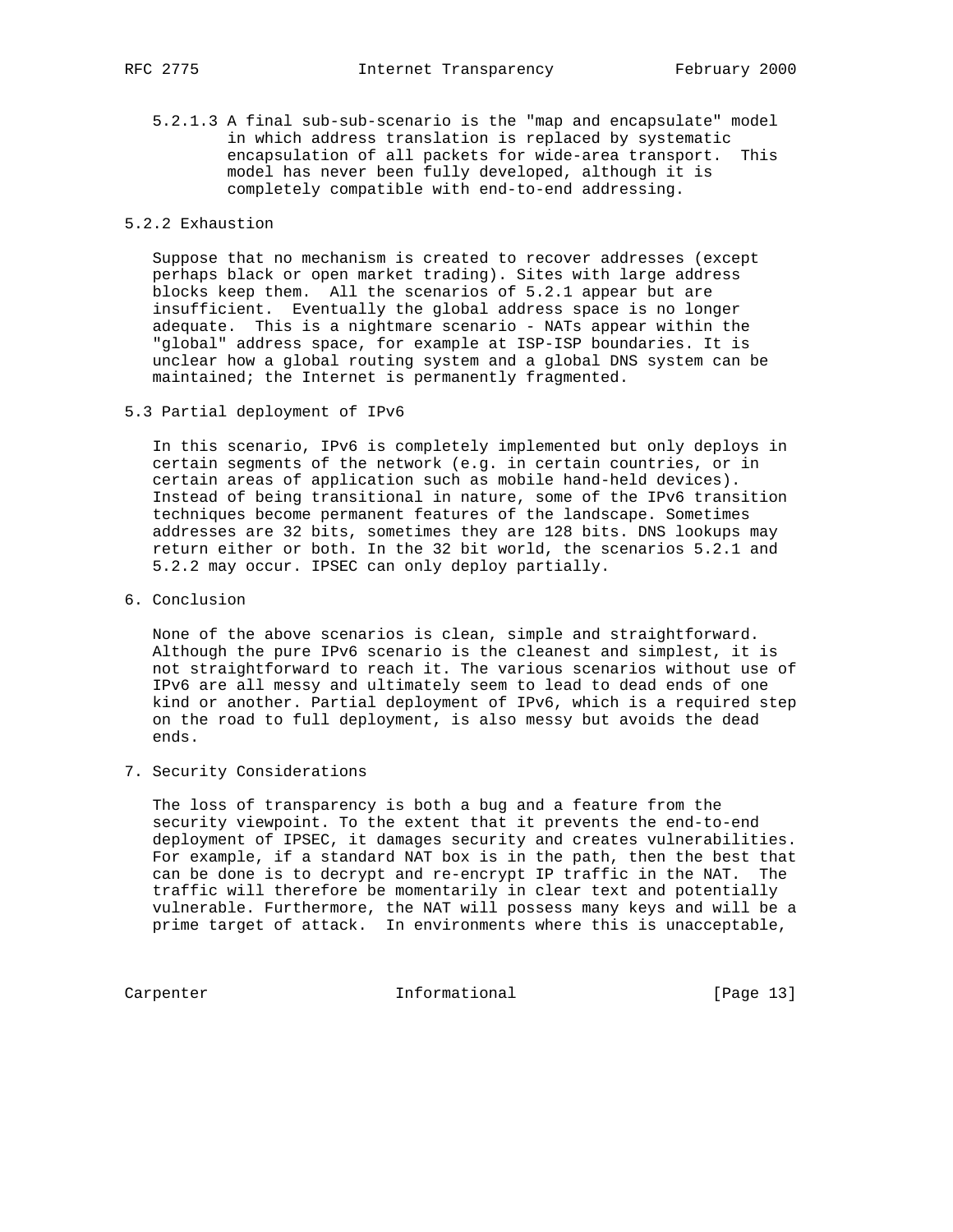encryption must be applied above the network layer instead, of course with no usage whatever of IP addresses in data that is cryptographically protected. See section 4 for further discussion.

 In certain scenarios, i.e. 5.1 (full IPv6) and 5.2.1.2 (RSIP), end to-end IPSEC would become possible, especially using the "distributed firewalls" model advocated in [Bellovin].

 The loss of transparency at the Intranet/Internet boundary may be considered a security feature, since it provides a well defined point at which to apply restrictions. This form of security is subject to the "crunchy outside, soft inside" risk, whereby any successful penetration of the boundary exposes the entire Intranet to trivial attack. The lack of end-to-end security applied within the Intranet also ignores insider threats.

 It should be noted that security applied above the transport level, such as SSL, SSH, PGP or S/MIME, is not affected by network layer transparency issues.

### Acknowledgements

 This document and the related issues have been discussed extensively by the IAB. Special thanks to Steve Deering for a detailed review and to Noel Chiappa. Useful comments or ideas were also received from Rob Austein, John Bartas, Jim Bound, Scott Bradner, Vint Cerf, Spencer Dawkins, Anoop Ghanwani, Erik Guttmann, Eric A. Hall, Graham Klyne, Dan Kohn, Gabriel Montenegro, Thomas Narten, Erik Nordmark, Vern Paxson, Michael Quinlan, Eric Rosen, Daniel Senie, Henning Schulzrinne, Bill Sommerfeld, and George Tsirtsis.

### References

| [Bellovin] | Distributed Firewalls, S. Bellovin, available at        |
|------------|---------------------------------------------------------|
|            | http://www.research.att.com/~smb/papers/distfw.pdf or   |
|            | http://www.research.att.com/~smb/papers/distfw.ps (work |
|            | in progress).                                           |

- [Berners-Lee] Weaving the Web, T. Berners-Lee, M. Fischetti, HarperCollins, 1999, p 208.
- [Saltzer] End-To-End Arguments in System Design, J.H. Saltzer, D.P.Reed, D.D.Clark, ACM TOCS, Vol 2, Number 4, November 1984, pp 277-288.
- [IEN 48] Cerf, V., "The Catenet Model for Internetworking," Information Processing Techniques Office, Defense Advanced Research Projects Agency, IEN 48, July 1978.

Carpenter 14 Informational [Page 14]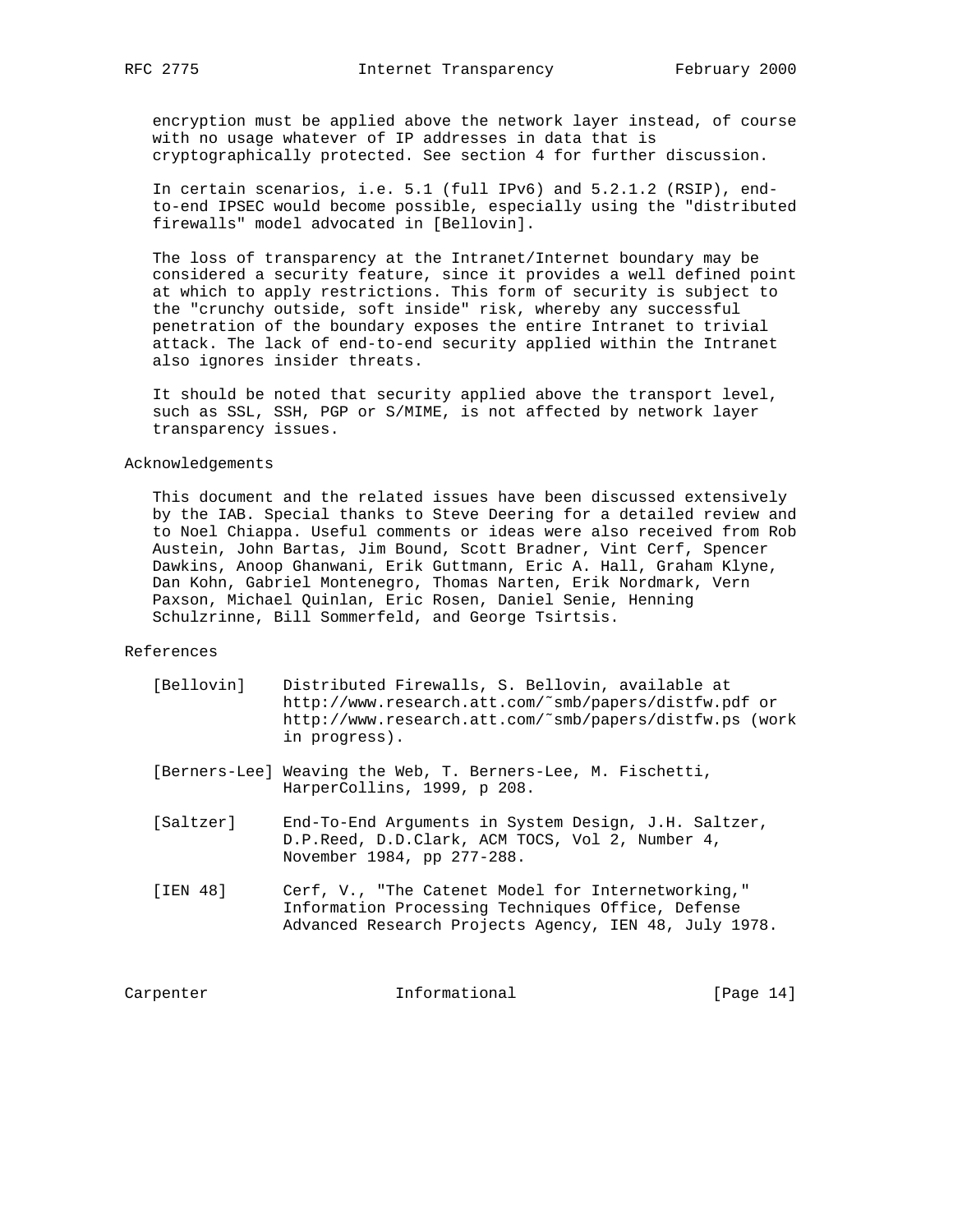- [CATENET] Pouzin, L., "A Proposal for Interconnecting Packet Switching Networks," Proceedings of EUROCOMP, Brunel University, May 1974, pp. 1023-36.
- [STD 7] Postel, J., "Transmission Control Protocol", STD 7, RFC 793, September 1981.
- [RFC 1546] Partridge, C., Mendez, T. and W. Milliken, "Host Anycasting Service", RFC 1546, November 1993.
- [RFC 1597] Rekhter, Y., Moskowitz, B., Karrenberg, D. and G. de Groot, "Address Allocation for Private Internets", RFC 1597, March 1994.
- [RFC 1633] Braden, R., Clark, D. and S. Shenker, "Integrated Services in the Internet Architecture: an Overview", RFC 1633, June 1994.
- [RFC 1889] Schulzrinne, H., Casner, S., Frederick, R. and V. Jacobson, "RTP: A Transport Protocol for Real-Time Applications", RFC 1889, January 1996.
- [BCP 5] Rekhter, Y., Moskowitz, B., Karrenberg, D., de Groot, G. and E. Lear, "Address Allocation for Private Internets", BCP 5, RFC 1918, February 1996.
- [RFC 1928] Leech, M., Ganis, M., Lee, Y., Kuris, R., Koblas, D. and L. Jones, "SOCKS Protocol Version 5", RFC 1928, March 1996.
- [RFC 1958] Carpenter, B., "Architectural Principles of the Internet", RFC 1958, June 1996.
- [RFC 2018] Mathis, M., Mahdavi, J., Floyd, S. and A. Romanow, "TCP Selective Acknowledgement Options", RFC 2018, October 1996.
- [RFC 2052] Gulbrandsen, A. and P. Vixie, "A DNS RR for specifying the location of services (DNS SRV)", RFC 2052, October 1996.
- [RFC 2101] Carpenter, B., Crowcroft, J. and Y. Rekhter, "IPv4 Address Behaviour Today", RFC 2101, February 1997.
- [RFC 2210] Wroclawski, J., "The Use of RSVP with IETF Integrated Services", RFC 2210, September 1997.

Carpenter **Informational** [Page 15]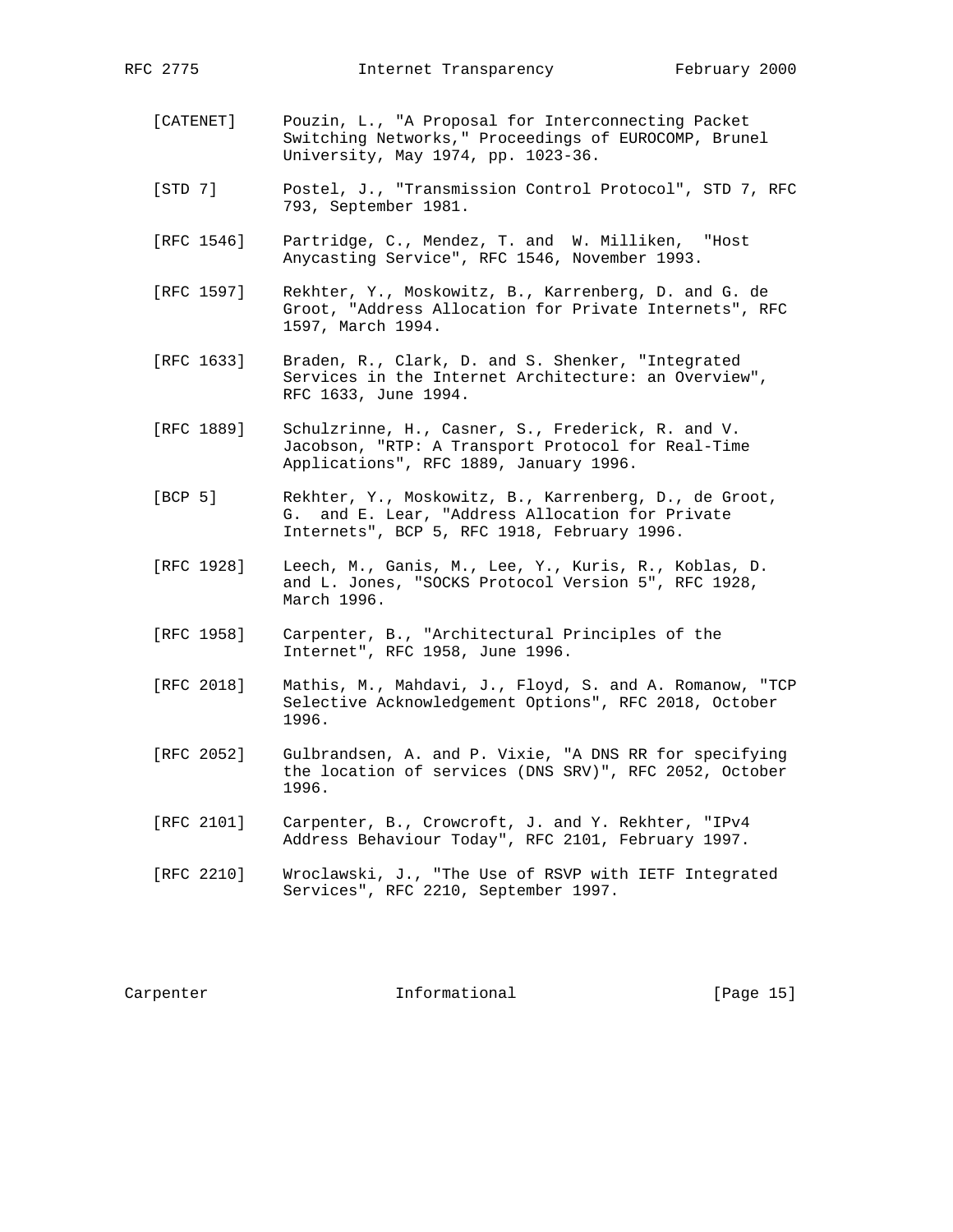- [RFC 2309] Braden, B., Clark, D., Crowcroft, J., Davie, B., Deering, S., Estrin, D., Floyd, S., Jacobson, V., Minshall, G., Partridge, C., Peterson, L., Ramakrishnan, K., Shenker, S., Wroclawski, J. and L. Zhang, "Recommendations on Queue Management and Congestion Avoidance in the Internet", RFC 2309, April 1998.
	- [RFC 2326] Schulzrinne, H., Rao, A. and R. Lanphier, "Real Time Streaming Protocol (RTSP)", RFC 2326, April 1998.
	- [RFC 2401] Kent, S. and R. Atkinson, "Security Architecture for the Internet Protocol", RFC 2401, November 1998.
	- [RFC 2475] Blake, S., Black, D., Carlson, M., Davies, E., Wang, Z. and W. Weiss, "An Architecture for Differentiated Service", RFC 2475, December 1998.
	- [RFC 2581] Allman, M., Paxson, V. and W. Stevens, "TCP Congestion Control", RFC 2581, April 1999.
	- [NAT-ARCH] Hain, T., "Architectural Implications of NAT", Work in Progress.
	- [NAT-PROT] Holdrege, M. and P. Srisuresh, "Protocol Complications with the IP Network Address Translator (NAT)", Work in Progress.
	- [SECMECH] Bellovin, S., "Security Mechanisms for the Internet", Work in Progress.
	- [RSIP] Lo, J., Borella, M. and D. Grabelsky, "Realm Specific IP: A Framework", Work in Progress.
	- [HIP] Moskowitz, R., "The Host Identity Payload", Work in Progress.

Carpenter **Informational** [Page 16]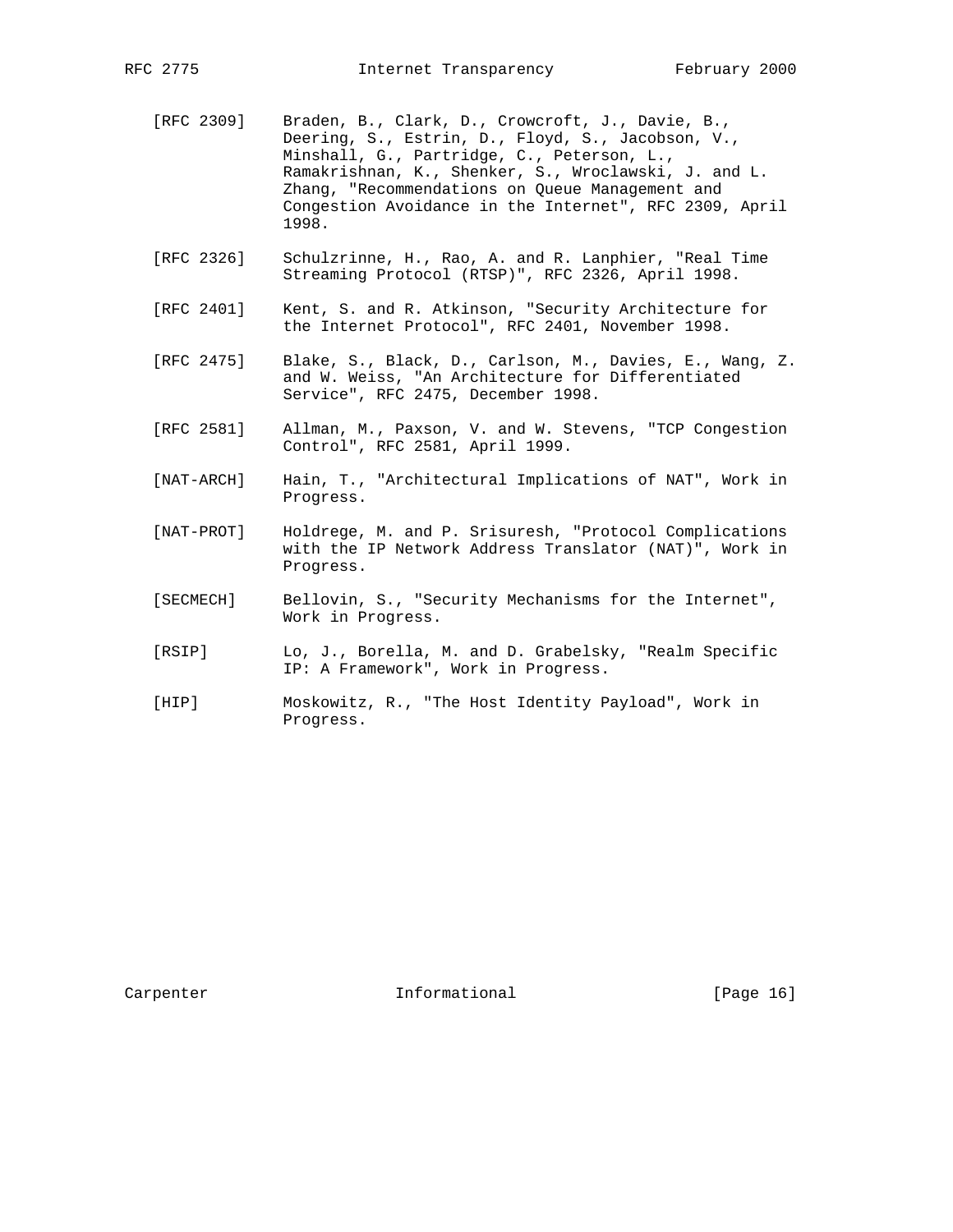Author's Address

 Brian E. Carpenter IBM c/o iCAIR Suite 150 1890 Maple Avenue Evanston, IL 60201 USA

EMail: brian@icair.org

Carpenter 1111 Informational 1111 [Page 17]